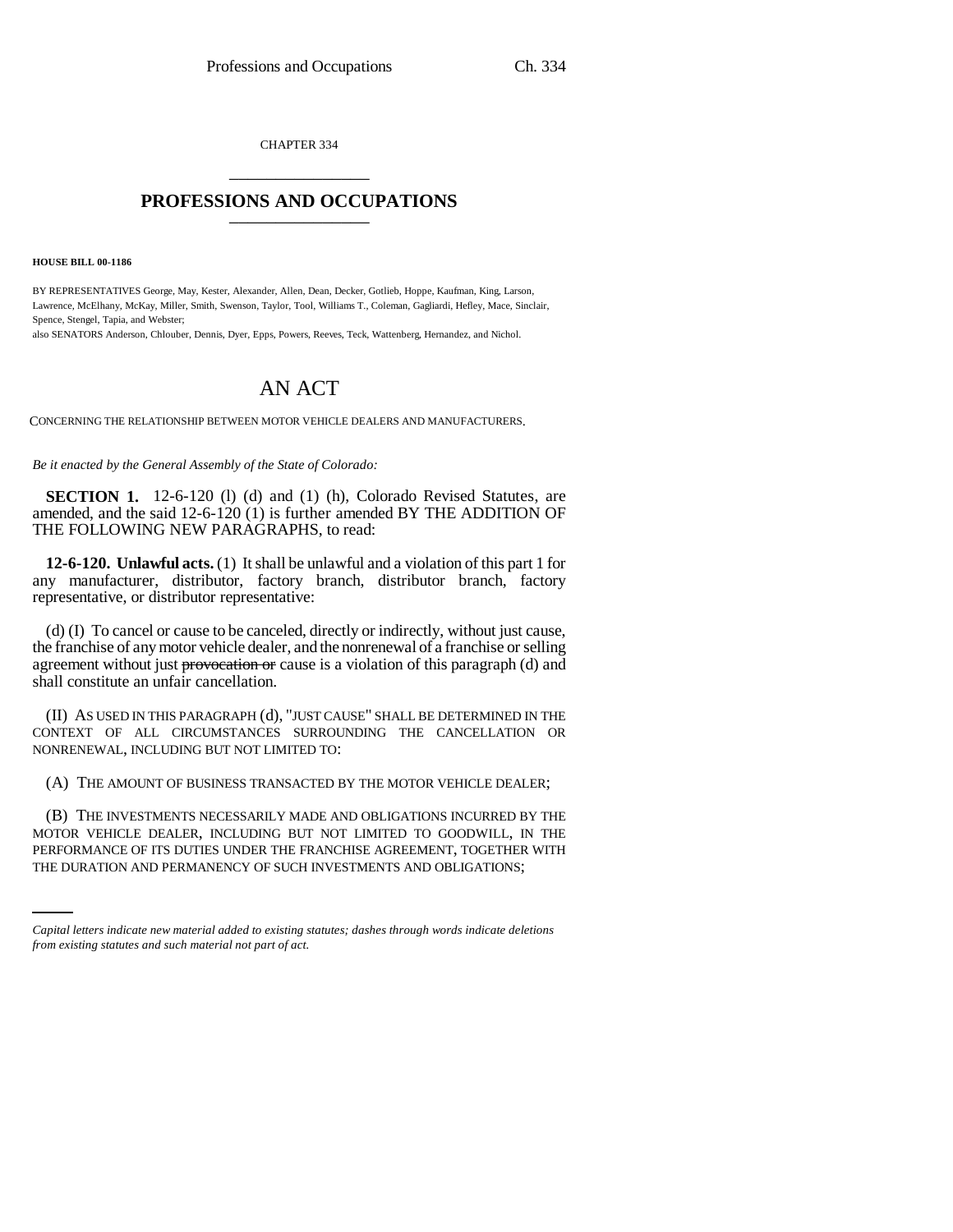(C) THE POTENTIAL FOR HARM TO CONSUMERS AS A RESULT OF DISRUPTION OF THE BUSINESS OF THE MOTOR VEHICLE DEALER;

(D) THE MOTOR VEHICLE DEALER'S FAILURE TO PROVIDE ADEQUATE SERVICE OF FACILITIES, EQUIPMENT, PARTS, AND QUALIFIED SERVICE PERSONNEL;

(E) THE MOTOR VEHICLE DEALER'S FAILURE TO PERFORM WARRANTY WORK ON BEHALF OF THE MANUFACTURER, SUBJECT TO REIMBURSEMENT BY THE MANUFACTURER; AND

(F) THE MOTOR VEHICLE DEALER'S FAILURE TO SUBSTANTIALLY COMPLY, IN GOOD FAITH, WITH REQUIREMENTS OF THE FRANCHISE THAT ARE DETERMINED TO BE REASONABLE AND MATERIAL.

(III) THE FOLLOWING CONDUCT BY A MOTOR VEHICLE DEALER SHALL CONSTITUTE JUST CAUSE FOR TERMINATION WITHOUT CONSIDERATION OF OTHER FACTORS:

(A) CONVICTION OF, OR A PLEA OF GUILTY OR NOLO CONTENDERE TO, A FELONY;

(B) A CONTINUING PATTERN OF FRAUDULENT CONDUCT AGAINST THE MANUFACTURER OR CONSUMERS; OR

(C) CONTINUING FAILURE TO OPERATE FOR TEN DAYS OR LONGER.

(h) To establish an additional franchise for the same line-make in a community where the same line-make is presently being served by an existing motor vehicle dealer if such addition would be inequitable to the existing dealer, but the sales and service needs of the public shall be given due consideration in determining the equities of the existing dealer; TO VIOLATE ANY DUTY IMPOSED BY, OR FAIL TO COMPLY WITH, ANY PROVISION OF SECTION 12-6-120.3, 12-6-120.5, OR 12-6-120.7;

(j) (I) TO FAIL OR REFUSE TO OFFER TO ITS SAME LINE-MAKE FRANCHISED DEALERS ALL MODELS MANUFACTURED FOR THAT LINE-MAKE EXCEPT AS A RESULT OF A STRIKE OR LABOR DIFFICULTY, LACK OF MANUFACTURING CAPACITY, SHORTAGE OF MATERIALS, FREIGHT EMBARGO, OR OTHER CAUSE OVER WHICH THE MANUFACTURER HAS NO CONTROL; OR

(II) TO REQUIRE A DEALER TO PAY AN UNREASONABLE FEE, PURCHASE UNREASONABLE ADVERTISING DISPLAYS OR OTHER MATERIALS, OR COMPLY WITH UNREASONABLE TRAINING OR FACILITIES REQUIREMENTS AS A PREREQUISITE TO RECEIVING ANY PARTICULAR MODEL OF THAT SAME LINE-MAKE. FOR PURPOSES OF THIS SUBPARAGRAPH (II), REASONABLENESS SHALL BE JUDGED BASED ON THE CIRCUMSTANCES OF THE INDIVIDUAL DEALER AND THE CONDITIONS OF THE MARKET SERVED BY THE DEALER.

(III) THIS PARAGRAPH (j) SHALL NOT APPLY TO MANUFACTURERS OF RECREATIONAL VEHICLES NOR TO MANUFACTURERS OF VEHICLES WITH A PASSENGER CAPACITY OF THIRTY-TWO OR MORE.

(k) TO REQUIRE, COERCE, OR ATTEMPT TO COERCE ANY MOTOR VEHICLE DEALER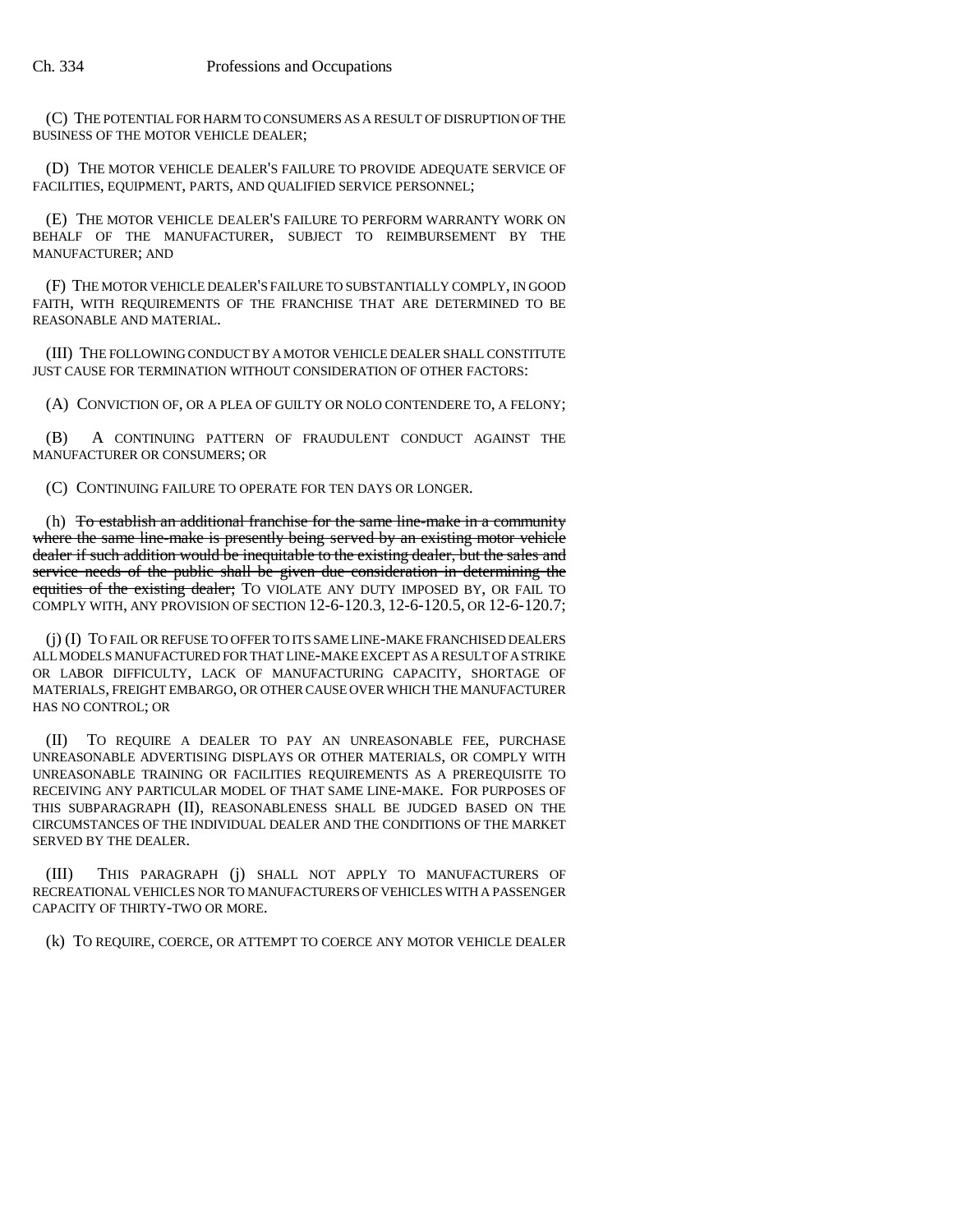TO REFRAIN FROM PARTICIPATION IN THE MANAGEMENT OF, INVESTMENT IN, OR ACQUISITION OF ANY OTHER LINE-MAKE OF NEW MOTOR VEHICLES OR RELATED PRODUCTS; EXCEPT THAT THIS PARAGRAPH (k) SHALL NOT APPLY UNLESS THE MOTOR VEHICLE DEALER:

(I) MAINTAINS A REASONABLE LINE OF CREDIT FOR EACH MAKE OR LINE OF NEW MOTOR VEHICLE; AND

(II) REMAINS IN COMPLIANCE WITH REASONABLE CAPITAL STANDARDS AND REASONABLE FACILITIES REQUIREMENTS SPECIFIED BY THE MANUFACTURER. "REASONABLE FACILITIES REQUIREMENTS" SHALL NOT INCLUDE ANY REQUIREMENT THAT A MOTOR VEHICLE DEALER ESTABLISH OR MAINTAIN EXCLUSIVE FACILITIES, PERSONNEL, OR DISPLAY SPACE UNLESS SUCH A REQUIREMENT IS JUSTIFIED BY REASONABLE BUSINESS CONSIDERATIONS.

(1) (I) TO FAIL TO PAY TO A MOTOR VEHICLE DEALER, WITHIN NINETY DAYS AFTER THE TERMINATION, CANCELLATION, OR NONRENEWAL OF A FRANCHISE, ALL OF THE FOLLOWING:

(A) THE DEALER COST, PLUS ANY CHARGES MADE BY THE MANUFACTURER FOR DISTRIBUTION, DELIVERY, AND TAXES, LESS ALL ALLOWANCES PAID OR CREDITED TO THE MOTOR VEHICLE DEALER BY THE MANUFACTURER, OF UNUSED, UNDAMAGED, AND UNSOLD MOTOR VEHICLES IN THE MOTOR VEHICLE DEALER'S INVENTORY THAT WERE ACQUIRED FROM THE MANUFACTURER OR FROM ANOTHER MOTOR VEHICLE DEALER OF THE SAME LINE-MAKE WITHIN THE PREVIOUS TWELVE MONTHS;

(B) THE DEALER COST, LESS ALL ALLOWANCES PAID OR CREDITED TO THE MOTOR VEHICLE DEALER BY THE MANUFACTURER, FOR ALL UNUSED, UNDAMAGED, AND UNSOLD SUPPLIES, PARTS, AND ACCESSORIES IN ORIGINAL PACKAGING AND LISTED IN THE MANUFACTURER'S CURRENT PARTS CATALOG;

(C) THE FAIR MARKET VALUE OF EACH UNDAMAGED SIGN OWNED BY THE MOTOR VEHICLE DEALER AND BEARING A COMMON NAME, TRADE NAME, OR TRADEMARK OF THE MANUFACTURER IF ACQUISITION OF SUCH SIGN WAS REQUIRED BY THE MANUFACTURER;

(D) THE FAIR MARKET VALUE OF ALL SPECIAL TOOLS AND EQUIPMENT THAT WERE ACQUIRED FROM THE MANUFACTURER OR FROM SOURCES APPROVED AND REQUIRED BY THE MANUFACTURER AND THAT ARE IN GOOD AND USABLE CONDITION, EXCLUDING NORMAL WEAR AND TEAR; AND

(E) THE COST OF TRANSPORTING, HANDLING, PACKING, AND LOADING THE MOTOR VEHICLES, SUPPLIES, PARTS, ACCESSORIES, SIGNS, SPECIAL TOOLS, EQUIPMENT, AND FURNISHINGS DESCRIBED IN THIS PARAGRAPH (l).

(II) THIS PARAGRAPH (l) SHALL ONLY APPLY TO MANUFACTURERS OF RECREATIONAL VEHICLES IN CASES WHERE THE MANUFACTURER TERMINATES, CANCELS, OR FAILS TO RENEW THE RECREATIONAL VEHICLE DEALER FRANCHISE; AND THIS PARAGRAPH (l) SHALL NOT APPLY TO MANUFACTURERS OF VEHICLES WITH A PASSENGER CAPACITY OF THIRTY-TWO OR MORE.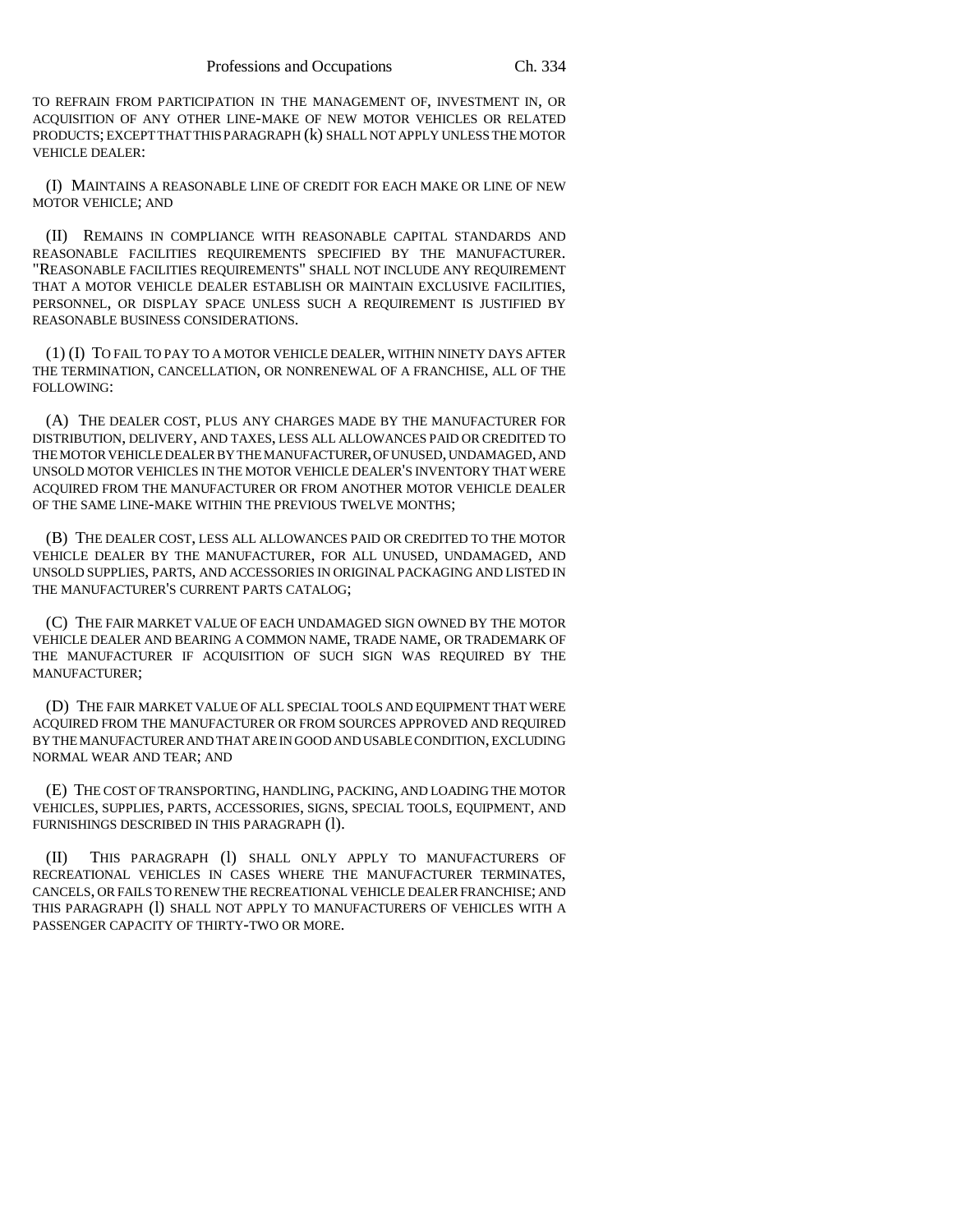## Ch. 334 Professions and Occupations

(m) TO REQUIRE, COERCE, OR ATTEMPT TO COERCE ANY MOTOR VEHICLE DEALER TO CLOSE OR CHANGE THE LOCATION OF THE MOTOR VEHICLE DEALER, OR TO MAKE ANY SUBSTANTIAL ALTERATIONS TO THE DEALER PREMISES OR FACILITIES WHEN DOING SO WOULD BE UNREASONABLE OR WITHOUT WRITTEN ASSURANCE OF A SUFFICIENT SUPPLY OF MOTOR VEHICLES SO AS TO JUSTIFY SUCH CHANGES, IN LIGHT OF THE CURRENT MARKET AND ECONOMIC CONDITIONS;

(n) (I) TO AUTHORIZE OR PERMIT A PERSON TO PERFORM WARRANTY SERVICE REPAIRS ON MOTOR VEHICLES UNLESS THE PERSON IS:

(A) A MOTOR VEHICLE DEALER WITH WHOM THE MANUFACTURER HAS ENTERED INTO A FRANCHISE AGREEMENT FOR THE SALE AND SERVICE OF THE MANUFACTURER'S MOTOR VEHICLES; OR

(B) A PERSON OR GOVERNMENT ENTITY THAT HAS PURCHASED NEW MOTOR VEHICLES PURSUANT TO A MANUFACTURER'S FLEET DISCOUNT PROGRAM AND IS PERFORMING THE WARRANTY SERVICE REPAIRS ONLY ON VEHICLES OWNED BY SUCH PERSON OR ENTITY.

(II) THIS PARAGRAPH (n) SHALL NOT APPLY TO MANUFACTURERS OF RECREATIONAL VEHICLES NOR TO MANUFACTURERS OF VEHICLES WITH A PASSENGER CAPACITY OF THIRTY-TWO OR MORE.

(o) TO REQUIRE, COERCE, OR ATTEMPT TO COERCE ANY MOTOR VEHICLE DEALER TO PROSPECTIVELY AGREE TO A RELEASE, ASSIGNMENT, NOVATION, WAIVER, OR ESTOPPEL THAT WOULD RELIEVE ANY PERSON OF A DUTY OR LIABILITY IMPOSED UNDER THIS ARTICLE EXCEPT IN SETTLEMENT OF A BONA FIDE DISPUTE.

**SECTION 2.** Part 1 of article 6 of title 12, Colorado Revised Statutes, is amended BY THE ADDITION OF THE FOLLOWING NEW SECTIONS to read:

**12-6-120.3. New, reopened, or relocated dealer - notice required - grounds for refusal of dealer license - definitions.** (1) NO MANUFACTURER SHALL ESTABLISH AN ADDITIONAL NEW MOTOR VEHICLE DEALER, REOPEN A PREVIOUSLY EXISTING MOTOR VEHICLE DEALER, OR RELOCATE AN EXISTING MOTOR VEHICLE DEALER WITHOUT FIRST PROVIDING AT LEAST SIXTY DAYS' NOTICE TO ALL OF ITS FRANCHISED DEALERS WITHIN WHOSE RELEVANT MARKET AREA THE NEW, REOPENED, OR RELOCATED DEALER WOULD BE LOCATED. SUCH NOTICE SHALL STATE:

(a) THE SPECIFIC LOCATION AT WHICH THE ADDITIONAL, REOPENED, OR RELOCATED MOTOR VEHICLE DEALER WILL BE ESTABLISHED;

(b) THE DATE ON OR AFTER WHICH THE MANUFACTURER INTENDS TO BE ENGAGED IN BUSINESS WITH THE ADDITIONAL, REOPENED, OR RELOCATED MOTOR VEHICLE DEALER AT THE PROPOSED LOCATION;

(c) THE IDENTITY OF ALL MOTOR VEHICLE DEALERS WHO ARE FRANCHISED TO SELL THE SAME LINE-MAKE OF VEHICLES WITH LICENSED LOCATIONS IN THE RELEVANT MARKET AREA WHERE THE ADDITIONAL, REOPENED, OR RELOCATED MOTOR VEHICLE DEALER IS PROPOSED TO BE LOCATED; AND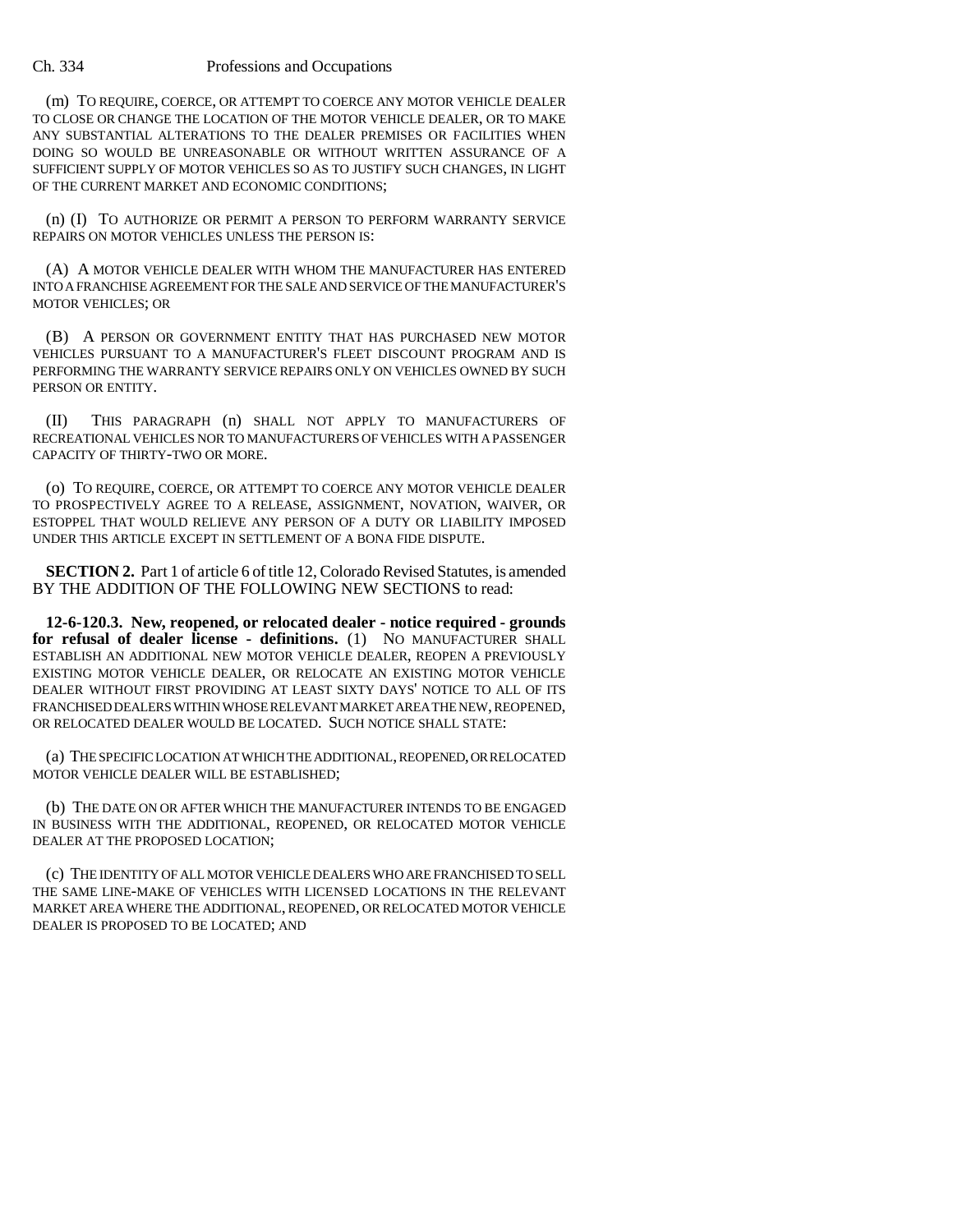(d) THE NAMES AND ADDRESSES OF THE DEALER-OPERATOR AND PRINCIPAL INVESTORS IN THE PROPOSED ADDITIONAL, REOPENED, OR RELOCATED MOTOR VEHICLE DEALER.

(2) SUBSECTION (1) OF THIS SECTION SHALL NOT APPLY TO:

(a) THE RELOCATION OF AN EXISTING DEALER WITHIN TWO MILES OF ITS CURRENT LOCATION; OR

(b) THE ESTABLISHMENT OF A REPLACEMENT DEALER, WITHIN TWO YEARS, EITHER AT THE FORMER LOCATION OR WITHIN TWO MILES OF THE FORMER LOCATION.

(3) AS USED IN THIS SECTION:

(a) "MANUFACTURER" MEANS AND INCLUDES ANY MOTOR VEHICLE MANUFACTURER, DISTRIBUTOR, FACTORY BRANCH, DISTRIBUTOR BRANCH, FACTORY REPRESENTATIVE, OR DISTRIBUTOR REPRESENTATIVE.

(b) "RELEVANT MARKET AREA" MEANS THE GREATER OF THE FOLLOWING:

(I) THE GEOGRAPHIC AREA OF RESPONSIBILITY DEFINED IN THE FRANCHISE AGREEMENT OF AN EXISTING DEALER; OR

(II) THE GEOGRAPHIC AREA WITHIN A RADIUS OF FIVE MILES OF ANY EXISTING DEALER OF THE SAME LINE-MAKE OF VEHICLE THAT IS LOCATED IN A COUNTY WITH A POPULATION OF MORE THAN ONE HUNDRED FIFTY THOUSAND OR WITHIN A RADIUS OF TEN MILES OF AN EXISTING DEALER OF THE SAME LINE-MAKE OF VEHICLES THAT IS LOCATED IN A COUNTY WITH A POPULATION OF ONE HUNDRED FIFTY THOUSAND OR LESS.

(4) IF A LICENSEE BRINGS AN ACTION OR PROCEEDING BEFORE THE EXECUTIVE DIRECTOR OR A COURT PURSUANT TO THIS PART 1, THE MANUFACTURER SHALL HAVE THE BURDEN OF PROOF ON THE FOLLOWING ISSUES:

(a) THE SIZE AND PERMANENCY OF INVESTMENT AND OBLIGATIONS INCURRED BY THE EXISTING MOTOR VEHICLE DEALERS OF THE SAME LINE-MAKE LOCATED IN THE RELEVANT MARKET AREA;

(b) GROWTH OR DECLINE IN POPULATION AND NEW MOTOR VEHICLE REGISTRATIONS IN THE RELEVANT MARKET AREA;

(c) THE EFFECT ON THE CONSUMING PUBLIC IN THE RELEVANT MARKET AREA AND WHETHER THE OPENING OF THE PROPOSED ADDITIONAL, REOPENED, OR RELOCATED DEALER IS INJURIOUS OR BENEFICIAL TO THE PUBLIC WELFARE; AND

(d) WHETHER THE MOTOR VEHICLE DEALERS OF THE SAME LINE-MAKE IN THE RELEVANT MARKET AREA ARE PROVIDING ADEQUATE AND CONVENIENT CUSTOMER CARE FOR MOTOR VEHICLES OF THE SAME LINE-MAKE IN THE RELEVANT MARKET AREA, INCLUDING BUT NOT LIMITED TO THE ADEQUACY OF SALES AND SERVICE FACILITIES, EQUIPMENT, PARTS, AND QUALIFIED SERVICE PERSONNEL.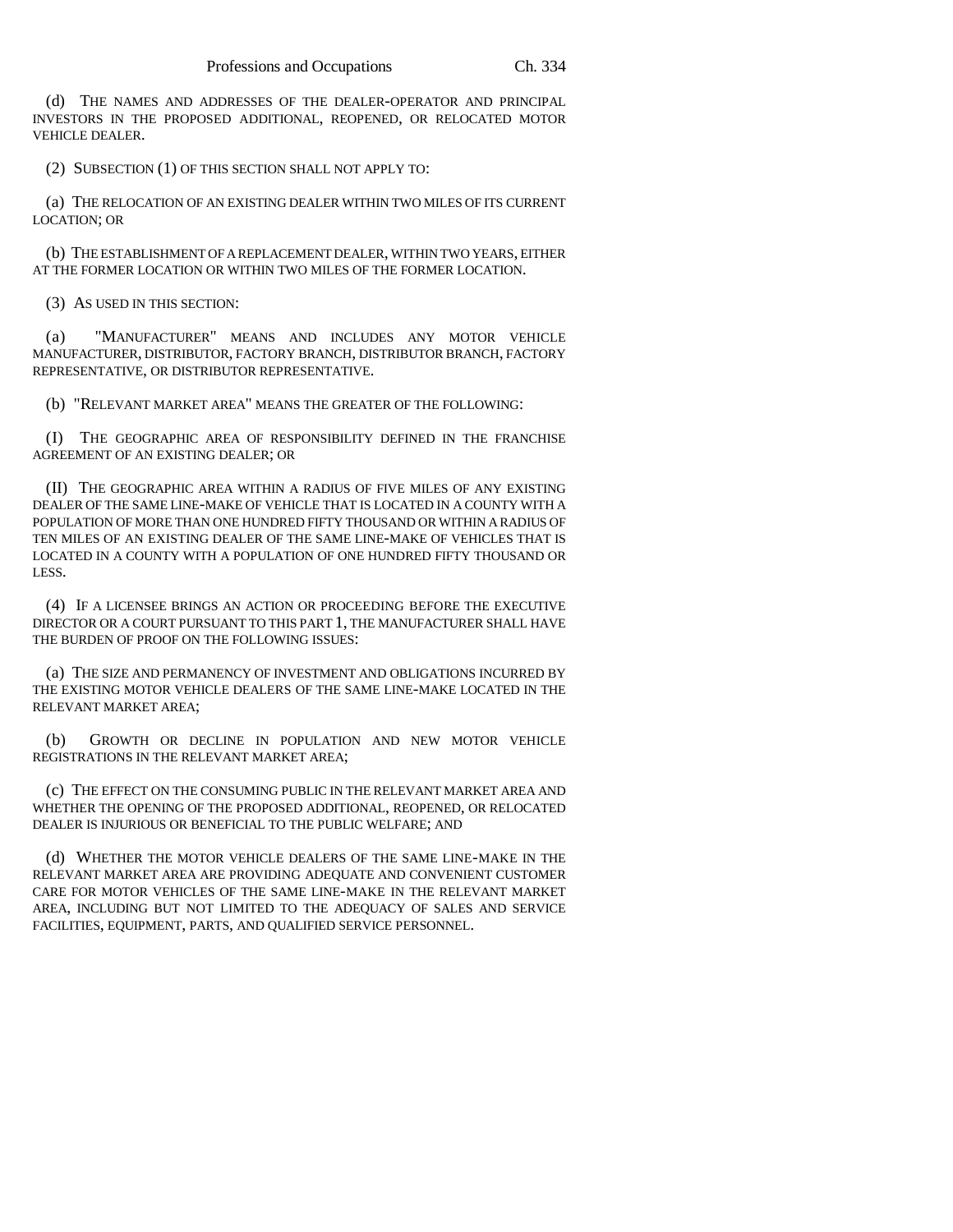**12-6-120.5. Independent control of dealer - definitions.** (1) EXCEPT AS OTHERWISE PROVIDED IN THIS SECTION, NO MANUFACTURER SHALL OWN, OPERATE, OR CONTROL ANY MOTOR VEHICLE DEALER IN COLORADO.

(2) NOTWITHSTANDING SUBSECTION (1) OF THIS SECTION, THE FOLLOWING ACTIVITIES ARE NOT PROHIBITED:

(a) OPERATION OF A DEALER FOR A TEMPORARY PERIOD, NOT TO EXCEED TWO YEARS, DURING THE TRANSITION FROM ONE OWNER OR OPERATOR TO ANOTHER;

(b) OWNERSHIP OR CONTROL OF A DEALER WHILE THE DEALER IS BEING SOLD UNDER A BONA FIDE CONTRACT OR PURCHASE OPTION TO THE OPERATOR OF THE DEALER;

(c) PARTICIPATION IN THE OWNERSHIP OF THE DEALER SOLELY FOR THE PURPOSE OF PROVIDING FINANCING OR A CAPITAL LOAN THAT WILL ENABLE THE DEALER TO BECOME THE MAJORITY OWNER OF THE DEALER IN LESS THAN SEVEN YEARS; AND

(d) OPERATION OF A MOTOR VEHICLE DEALER IF THE MANUFACTURER HAS NO OTHER FRANCHISED DEALERS OF THE SAME LINE-MAKE IN THIS STATE.

(3) AS USED IN THIS SECTION:

(a) "CONTROL" MEANS TO POSSESS, DIRECTLY, THE POWER TO DIRECT OR CAUSE THE DIRECTION OF THE MANAGEMENT OR POLICIES OF A PERSON, WHETHER THROUGH THE OWNERSHIP OF VOTING SECURITIES, BY CONTRACT, OR OTHERWISE; EXCEPT THAT "CONTROL" DOES NOT INCLUDE THE RELATIONSHIP BETWEEN A MANUFACTURER AND A MOTOR VEHICLE DEALER UNDER A FRANCHISE AGREEMENT.

(b) "MANUFACTURER" MEANS AND INCLUDES ANY MOTOR VEHICLE MANUFACTURER, DISTRIBUTOR, FACTORY BRANCH, DISTRIBUTOR BRANCH, FACTORY REPRESENTATIVE, OR DISTRIBUTOR REPRESENTATIVE.

(c) "OPERATE" MEANS TO DIRECTLY OR INDIRECTLY MANAGE A MOTOR VEHICLE DEALER.

(d) "OWN" MEANS TO HOLD ANY BENEFICIAL OWNERSHIP INTEREST OF ONE PERCENT OR MORE OF ANY CLASS OF EQUITY INTEREST IN A DEALER, WHETHER AS A SHAREHOLDER, PARTNER, LIMITED LIABILITY COMPANY MEMBER, OR OTHERWISE. TO "HOLD" AN OWNERSHIP INTEREST MEANS TO HAVE POSSESSION OF, TITLE TO, OR CONTROL OF THE OWNERSHIP INTEREST, EITHER DIRECTLY OR THROUGH A FIDUCIARY OR AGENT.

(4) THIS SECTION SHALL NOT APPLY TO MANUFACTURERS OF VEHICLES WITH A PASSENGER CAPACITY OF THIRTY-TWO OR MORE.

**12-6-120.7. Successor under existing franchise agreement - duties of manufacturer.** (1) IF A LICENSED MOTOR VEHICLE DEALER UNDER FRANCHISE BY A MANUFACTURER DIES OR BECOMES INCAPACITATED, THE MANUFACTURER SHALL ACT IN GOOD FAITH TO ALLOW A SUCCESSOR, WHICH MAY INCLUDE A FAMILY MEMBER, DESIGNATED BY THE DECEASED OR INCAPACITATED MOTOR VEHICLE DEALER TO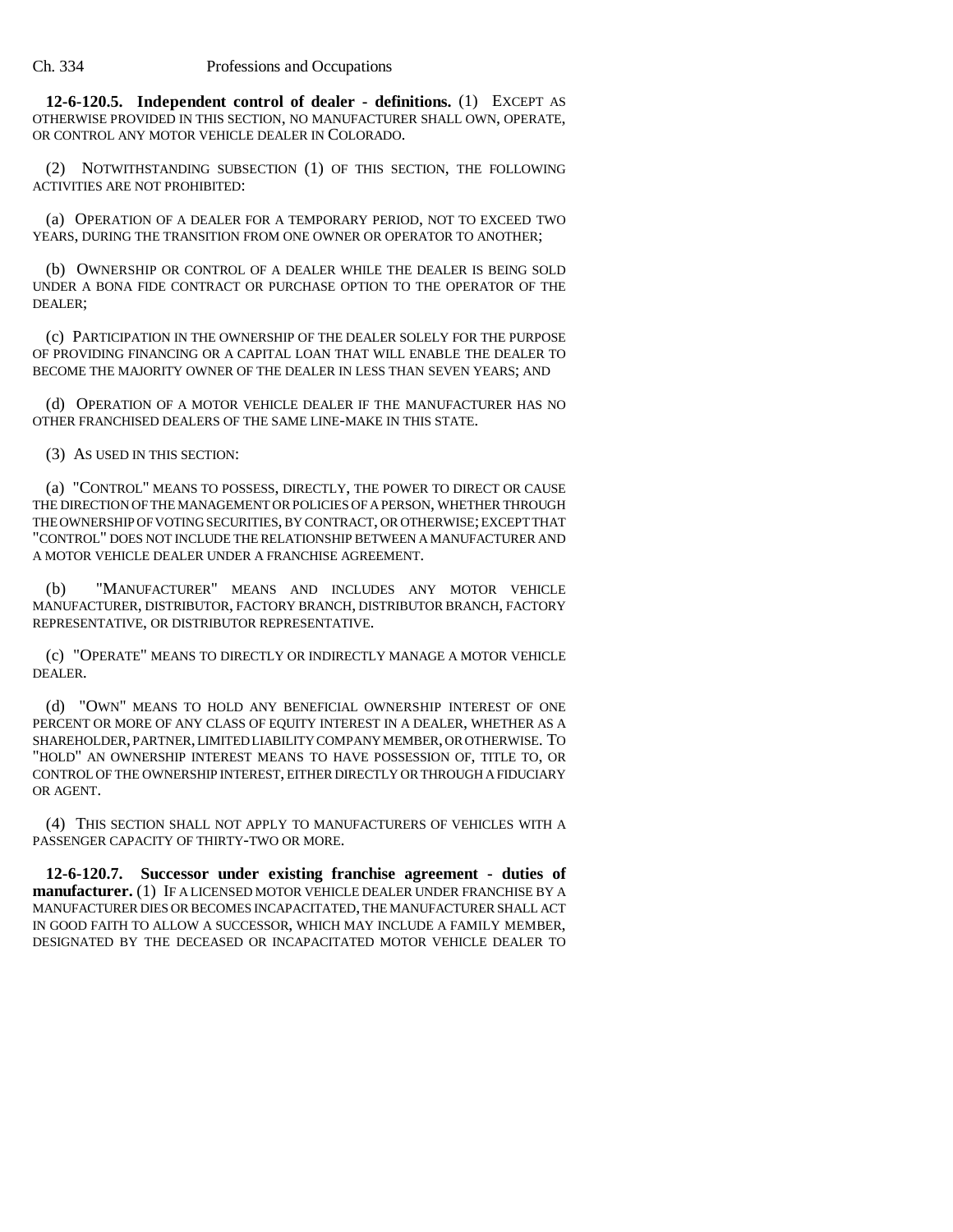SUCCEED TO OWNERSHIP AND OPERATION OF THE DEALER UNDER THE EXISTING FRANCHISE AGREEMENT IF:

(a) WITHIN NINETY DAYS AFTER THE MOTOR VEHICLE DEALER'S DEATH OR INCAPACITY, THE DESIGNATED SUCCESSOR GIVES THE MANUFACTURER WRITTEN NOTICE OF AN INTENT TO SUCCEED TO THE RIGHTS OF THE DECEASED OR INCAPACITATED MOTOR VEHICLE DEALER IN THE FRANCHISE AGREEMENT;

(b) THE DESIGNATED SUCCESSOR AGREES TO BE BOUND BY ALL OF THE TERMS AND CONDITIONS OF THE EXISTING FRANCHISE AGREEMENT; AND

(c) THE DESIGNATED SUCCESSOR MEETS THE CRITERIA GENERALLY APPLIED BY THE MANUFACTURER IN QUALIFYING MOTOR VEHICLE DEALERS.

(2) A MANUFACTURER MAY REFUSE TO HONOR THE EXISTING FRANCHISE AGREEMENT WITH THE DESIGNATED SUCCESSOR ONLY FOR GOOD CAUSE. THE MANUFACTURER MAY REQUEST IN WRITING FROM A DESIGNATED SUCCESSOR THE PERSONAL AND FINANCIAL DATA THAT IS REASONABLY NECESSARY TO DETERMINE WHETHER THE EXISTING FRANCHISE AGREEMENT SHOULD BE HONORED, AND THE DESIGNATED SUCCESSOR SHALL SUPPLY SUCH DATA PROMPTLY UPON REQUEST.

(3) (a) IF A MANUFACTURER BELIEVES THAT GOOD CAUSE EXISTS FOR REFUSING TO HONOR THE REQUESTED SUCCESSION, THE MANUFACTURER SHALL SEND THE DESIGNATED SUCCESSOR, BY CERTIFIED OR OVERNIGHT MAIL, NOTICE OF ITS REFUSAL TO APPROVE THE SUCCESSION WITHIN SIXTY DAYS AFTER THE LATER OF:

(I) RECEIPT OF THE NOTICE OF THE DESIGNATED SUCCESSOR'S INTENT TO SUCCEED THE MOTOR VEHICLE DEALER IN THE OWNERSHIP AND OPERATION OF THE DEALER; OR

(II) THE RECEIPT OF THE REQUESTED PERSONAL AND FINANCIAL DATA.

(b) FAILURE TO SERVE THE NOTICE PURSUANT TO PARAGRAPH (a) OF THIS SUBSECTION (3) SHALL BE CONSIDERED APPROVAL OF THE DESIGNATED SUCCESSOR, AND THE FRANCHISE AGREEMENT IS CONSIDERED AMENDED TO REFLECT THE APPROVAL OF THE SUCCESSION THE DAY FOLLOWING THE LAST DAY OF THE NOTICE PERIOD SPECIFIED IN SAID PARAGRAPH (a).

(c) IF THE MANUFACTURER GIVES NOTICE OF REFUSAL TO APPROVE THE SUCCESSION, SUCH NOTICE SHALL STATE THE SPECIFIC GROUNDS FOR THE REFUSAL AND SHALL STATE THAT THE FRANCHISE AGREEMENT SHALL BE DISCONTINUED NOT LESS THAN NINETY DAYS AFTER THE DATE THE NOTICE OF REFUSAL IS SERVED UNLESS THE PROPOSED SUCCESSOR FILES AN ACTION IN THE DISTRICT COURT TO ENJOIN SUCH ACTION.

(4) THIS SECTION SHALL NOT BE CONSTRUED TO PROHIBIT A MOTOR VEHICLE DEALER FROM DESIGNATING A PERSON AS THE SUCCESSOR IN ADVANCE, BY WRITTEN INSTRUMENT FILED WITH THE MANUFACTURER. IF THE MOTOR VEHICLE DEALER FILES SUCH AN INSTRUMENT, THAT INSTRUMENT GOVERNS THE SUCCESSION RIGHTS TO THE MANAGEMENT AND OPERATION OF THE DEALER SUBJECT TO THE DESIGNATED SUCCESSOR SATISFYING THE MANUFACTURER'S QUALIFICATION REQUIREMENTS AS DESCRIBED IN THIS SECTION.